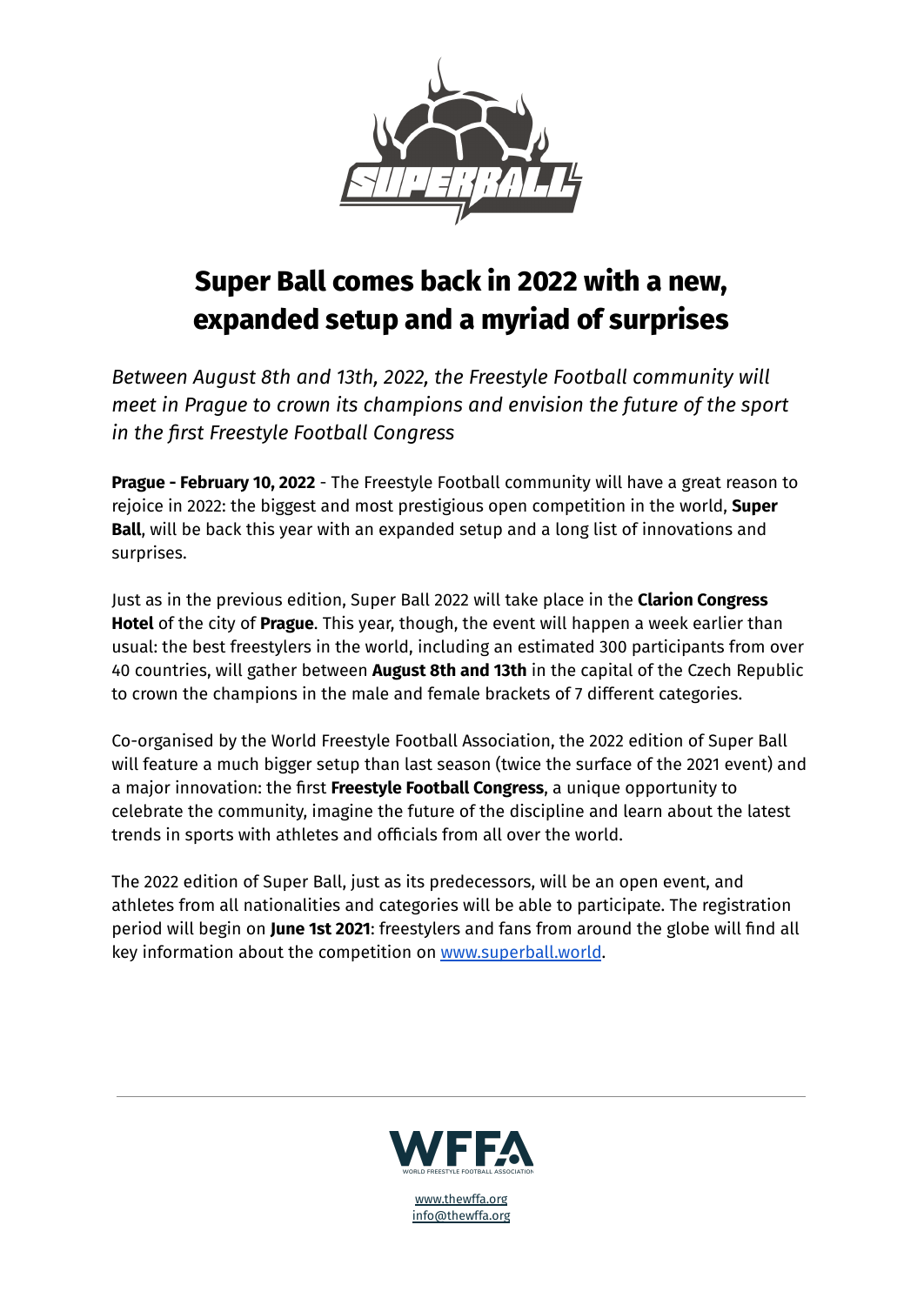

This year's edition of the tournament will include 7 categories:

- **Freestyle Battles**: the main competition of the event, a clash of individual quality and mental strength in which two athletes compete by showing their best skills to a team of 5 judges
- **Freestyle routine:** a showcase of individual mastery in which an athlete demonstrates their quality in sync with the music
- **Double routine**: a spectacle of synchrony in which two athletes show their most amazing combined moves
- **Sick Three**: a competition to find the very best combination of 3 consecutive tricks
- **Challenge**: a distinctive category in which athletes perform predetermined tricks at their highest speed; specially designed for lovers of fast combinations
- **Show Flow**: a competition for complete freestylers to demonstrate their absolute control over all aspects of the sport
- **Iron Man**: a marathon in basic lower body combinations only for the toughest athletes!

**Lukáš Škoda**, Super Ball Chief Tournament Director, said: "This year is particularly exciting for us. If 2021 marked the rebirth of the event after the pandemic, 2022 will represent an absolute explosion for Super Ball: we have doubled the capacity of the venue, we will offer the community more resources than ever before, and we have even added the first edition of the Freestyle Football Congress to the schedule. I have no doubt that this year will herald the start of a new era for the event - and the sport itself!".

**Steve Elias**, President of the WFFA, said: "The WFFA has experienced a tremendous evolution in recent times, and this year's edition of Super Ball will offer us a perfect opportunity to present the results of all this hard work to the global community. We have implemented a great deal of technologies and tools to help our athletes, and many more will be announced: I am really looking forward to doing so at the event!".

**Aguska Mnich**, current Super Ball female champion, said: "Super Ball is a legend. For me it's always an absolute pleasure to participate: I look forward to it every year. I have no doubt that the 2022 edition will be one of the best ever: I'll be working very hard to renew my title there!".

**Erlend Fagerli**, defending Super Ball male champion, said: "I am so excited for this year's Super Ball! Everything I've been told about it makes me feel really hyped about the 2022

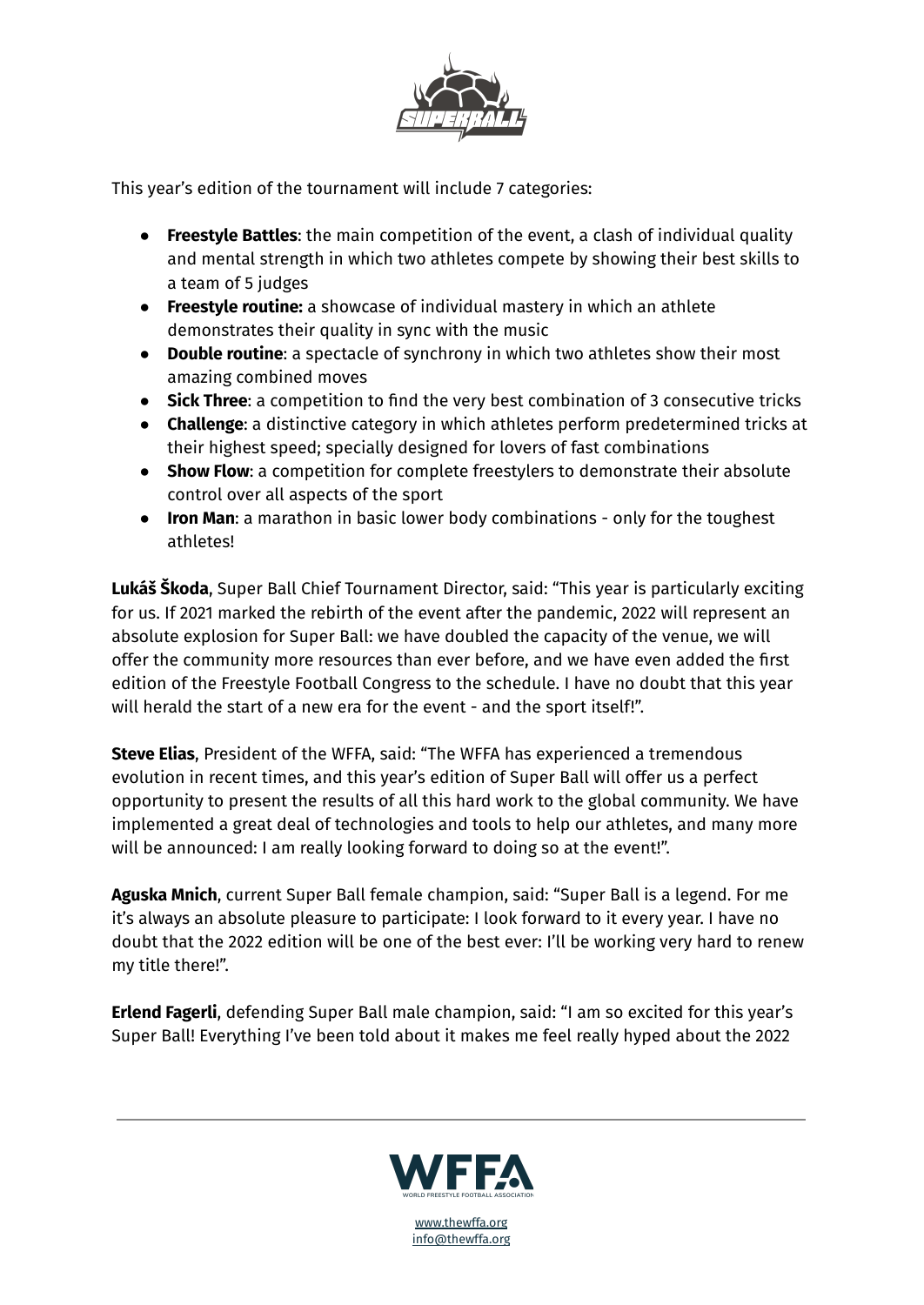

edition of the tournament. I've been working hard since last year and can't wait to show some of my new tricks on the stage in Prague!".

The 2022 Super Ball will be organised in partnership with local event production company PJ Art Production, an alliance that has guaranteed high-quality standards and success for the last 9 years in a row. Following the tradition of recent years, the 2022 event will be hosted by renowned Italian speaker Lorenzo Pinciroli, an unmistakable face for the Freestyle Football community.

## About Super Ball

**Super Ball** is the largest Freestyle Football competition on the planet, a major factor in establishing the thriving global community enjoyed by millions every year. Officially sanctioned by the World Freestyle Football Association (WFFA), Super Ball offers no less than 7 different competitions across the length of a week, as well as workshops, lectures and meetings around the sport.

2022 will mark the 13th season in succession in which the Super Ball is held in the Czech Republic, a tradition that has become a yearly tribute to the local Freestyle Football community.

For general information or inquiries about the event, please contact:

**Lukáš Škoda**, Super Ball Chief Tournament Director,

- **Email**: [lukas.skoda@thewffa.org](mailto:lucaso@thewffa.org)
- **Phone**: +420 775 210 889

Or follow its official channels:

- **Website**: [www.superball.world](http://www.superball.world)
- **Instagram**: [@superballlive](https://www.instagram.com/superballlive/)
- **Facebook**: [Super](https://www.facebook.com/superballofficial) Ball
- **Youtube**: [Super](https://www.youtube.com/c/SuperBallOfficial) Ball



[info@thewffa.org](mailto:info@thewffa.org)